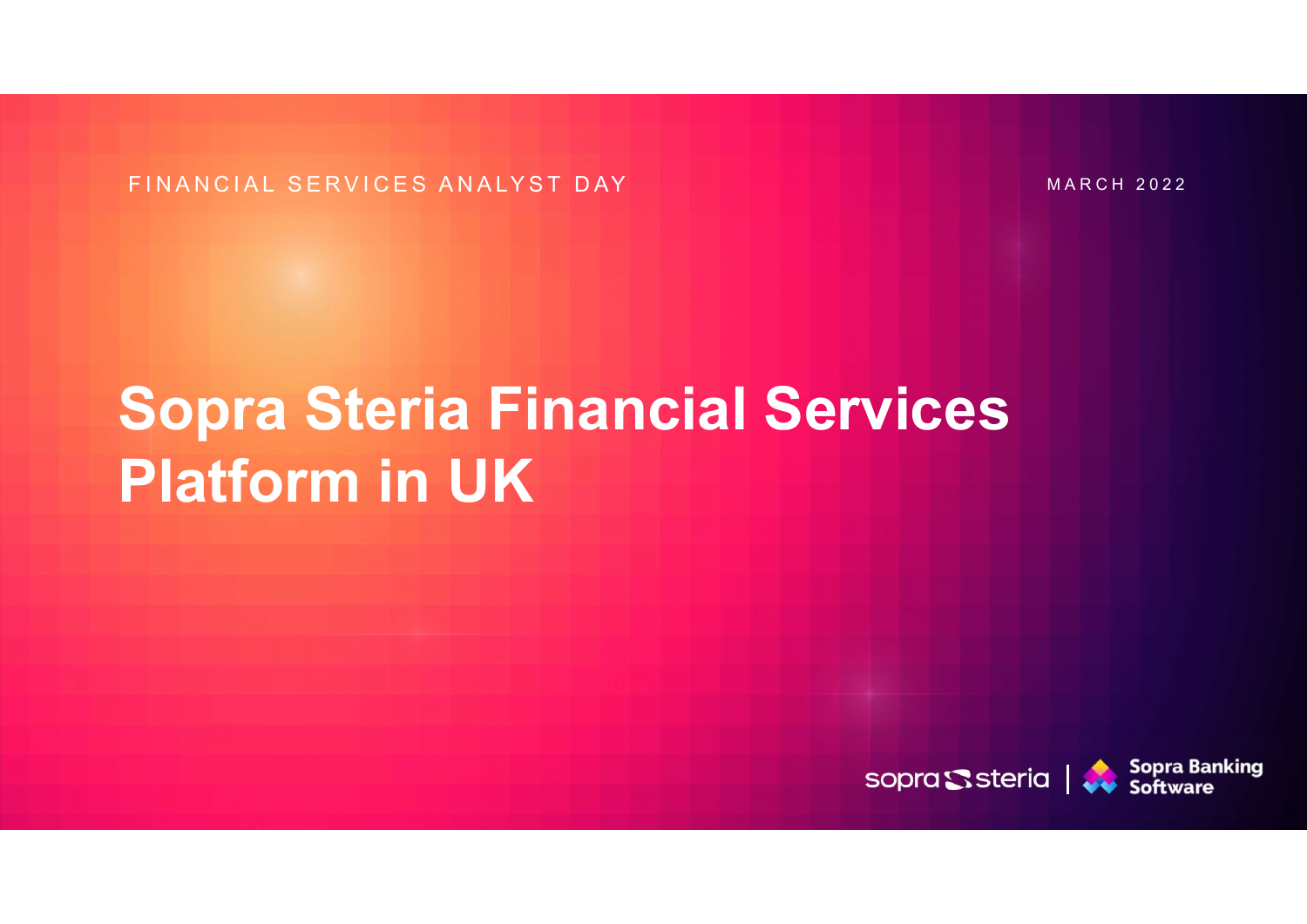#### / The Opportunity



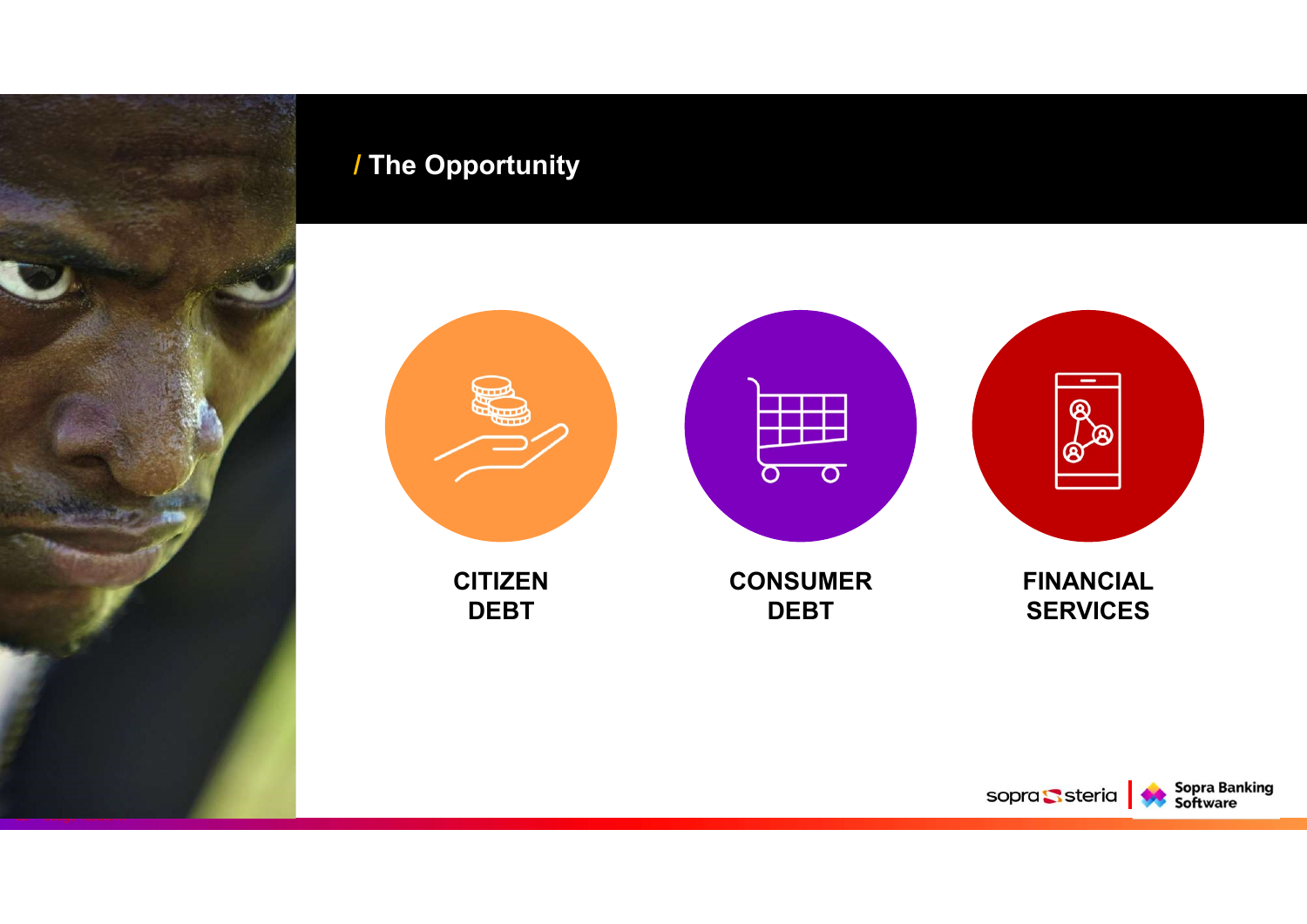/ Sopra Steria for Financial

#### A Unique Proposition

### FCA Regulated Financial Services

- 
- **Services**



sopra Ssteria

**Sopra Banking<br>Software**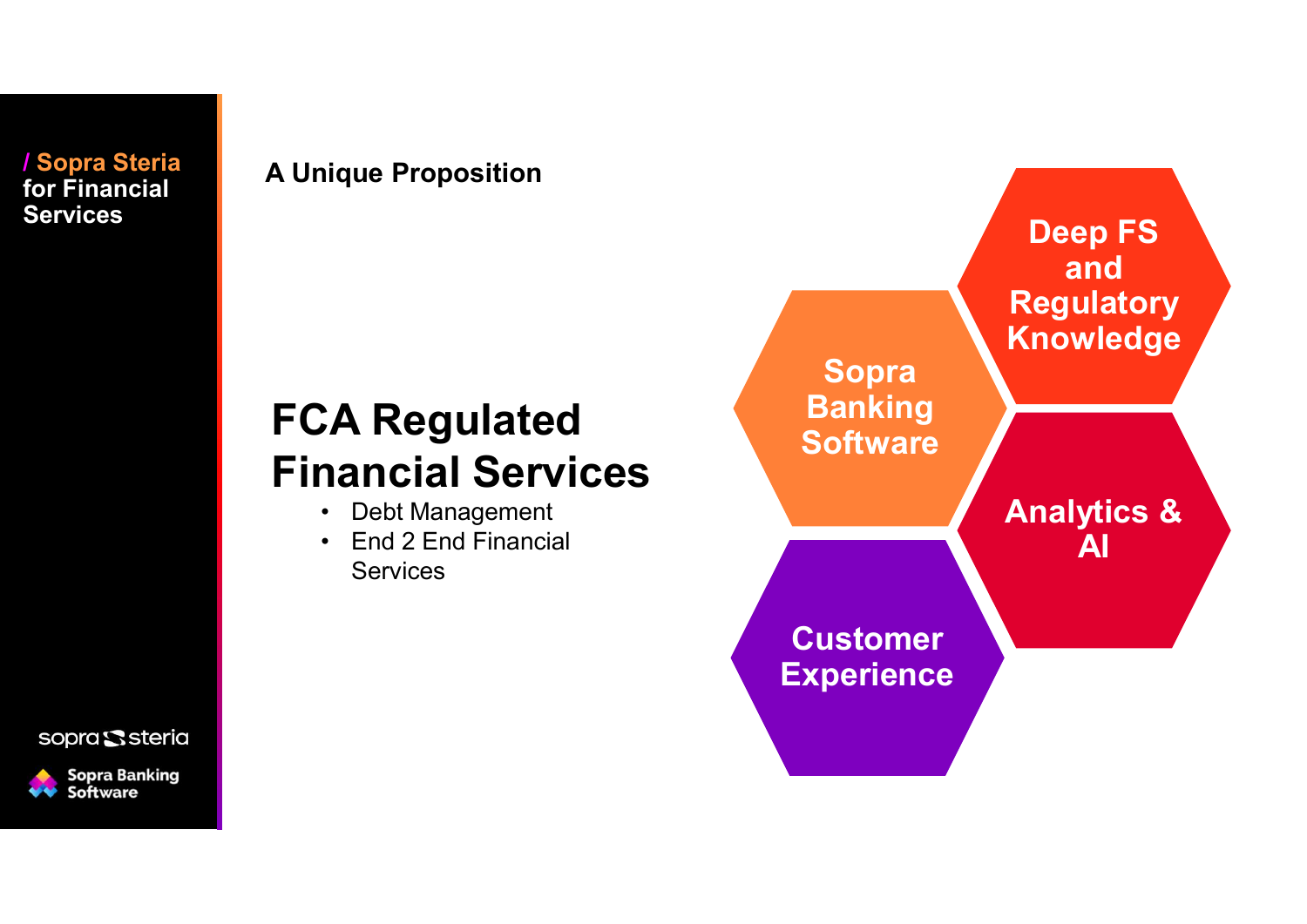#### / Sopra Steria for Financial

#### Our Vision

Services Treating customers fairly to enable good customer outcomes

Focus on Ethics ur Vision<br>
eating customers fairly to enable good customer outcomes<br>
Collaborative, client-focused partnership<br>
Focus on Ethics<br>
- affordability, vulnerability and financial wellbeing<br>
Inticipate payment default, avoiding

Anticipate payment default, avoiding later stage debt

Treating debtors as people, rather than as debts

Using AI and analytics to understand customer behaviour

Modular and scalable services, to handle the peaks and troughs of seasonality

#### Supporting Client Growth Collaborative, client-focused partnership



Go-To-Market Agility: Bringing new products to market quickly



Customer Centricity: Build customer loyalty and retention for sustainability and resilience



Business Resilience: Protect brand reputation and understand and embed regulatory compliance

sopra Ssteria

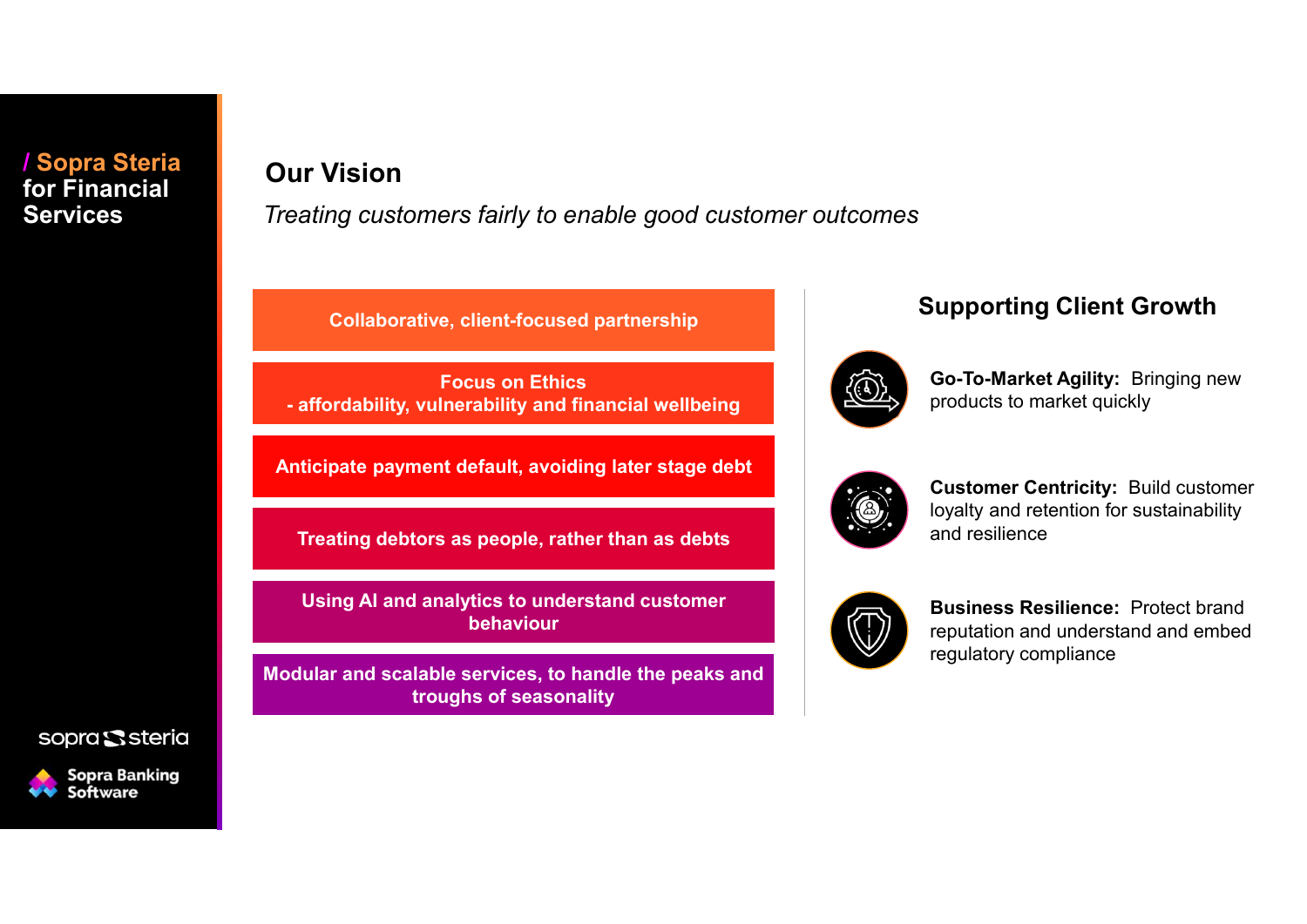/ Sopra Steria for Financial **Services** 

Debt Resolution Services Framework: First Milestone

We've been awarded a place on Crown Commerical **Service's Debt Resolution** Serivces framework.

Read more >



sopra Ssteria

**Sopra Banking** Software